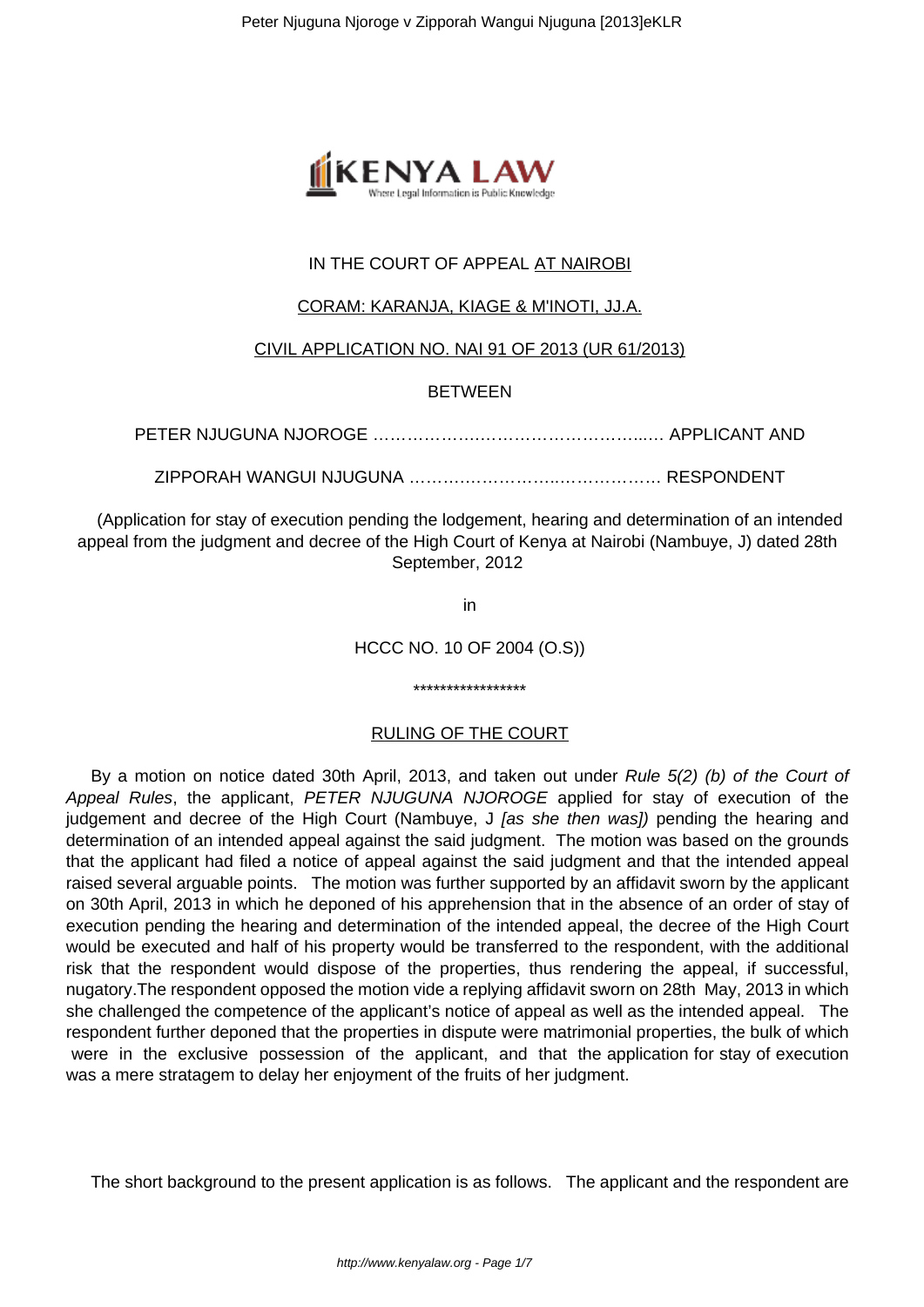estranged husband and wife, married on 16th December, 1961 under the African Christian Marriage and Divorce Act. The dispute involves some 5 properties registered in the name of the applicant, namely:

- i) Nyahururu/Gilgil West/31 (approx. 20 Ha)
- ii) Bahati/Kabatini Block 1/2338 (approx. 0.65 Ha)
- iii) Bahati/Kabatini Block 1/2339 (approx (0.65 Ha)
- iv) Donholm LR No. Nairobi/Block 82/181 v) Bahati/Kabatini LR No TBA

By an Originating Summons dated 22nd April, 2004, the respondent applied to the High Court for declarations that the above properties were owned jointly by the applicant and the respondent, that the applicant held the same in trust for the respondent and for settlement of the properties to the benefit of the applicant in such manner and proportion as the court deemed fit. The respondent's claim was based on the grounds that the properties were acquired during the marriage and that the respondent had contributed both directly and indirectly to their acquisition and development. The applicant contested the Summons, contending that the properties in question were his absolute properties the acquisition and development of which was financed exclusively by himself.

The dispute was heard by Nambuye, J *(as she then was)* who by a judgment dated 28th September, 2012, issued a declaration that all the properties save Bahati/Kabatini LR No TBA, were matrimonial properties to be shared equally between the applicant and the respondent. It is common ground that when the hearing was concluded, the court file went missing and the respondent applied ex parte for reconstitution of the same. The file was reconstructed on 31st July, 2012 and a notice was served upon the applicant for mention of the suit for directions on 10th October, 2012. On 28th September, 2012, the matter was listed before Majanja, J, who read the judgment on behalf of Nambuye, JA. The respondent's advocates saw the suit listed before Majanja J and attended to take the judgment. The applicant's advocates did not. They only came to know of the delivery of the judgment on 1st November, 2012. The notice of appeal, dated 7th November 2012, was lodged on 19th November, 2012.

In this application the applicant is required to satisfy us that the intended appeal is arguable or is an appeal that is not frivolous and that, if ultimately it succeeds, it will be rendered nugatory absent an order of stay of

execution. See **EAST AFRICAN POWER MANAGEMENT LTD V THE OWNERS OF THE** VESSEL "V ICTORIA EIGHT" , NAIROBI CIVIL APPLICATION NO. 245 OF 2009 and TRUST BANK LIMITED & ANOTHER V INVESTECH BANK LTD & 3 OTHERS, CIVIL APPLICATION NO. NAI. 258 OF 1999. The applicant is

obliged to satisfy both of these principles, for it will not suffice to satisfy only one of them. See PETER MBURU NDURURI V JAMES MACHARIA NJORE,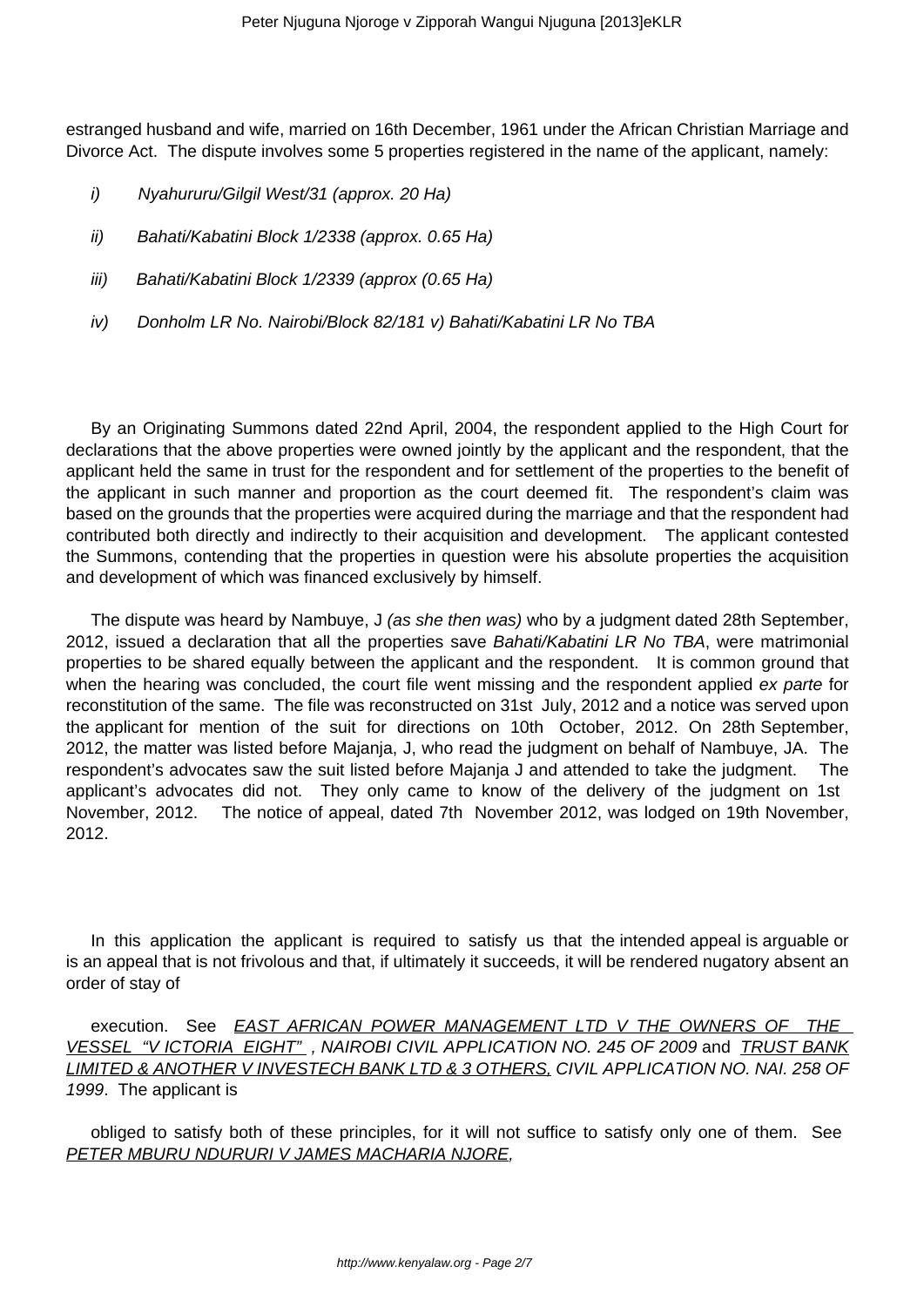CIVIL APPEAL NO. 29 OF 2009 (UR 14/2009). We also bear in mind that it will suffice if the applicant presents a single bona fide arguable ground KENYA HOTEL PROPERTIES LTD VS WILLISDEN INVESTMENTS LTD & OTHERS,

CIVIL APPLICATION NO. NAI 24 OF 2012 and that an arguable appeal is one which ought to be argued fully before the court, not one which must

necessarily succeed JOSEPH GITAHI GACHAU & ANOTHER VS PIONEER

HOLDINGS LTD & 2 OTHERS, CIVIL APPEAL NO. 124 OF 2008.

Before us Mr D. Musyoka, learned counsel for the applicant submitted that the notice of appeal was competent to enable this Court assume jurisdiction for purposes of the application under Rule 5(2) (b) of the rules of this Court. He explained the circumstances set out above, which made it impossible for the applicant to file the notice of appeal within the prescribed

time. He relied on the decision of this Court in NATIONAL INDUSTRIAL

CREDIT BANK LTD VS AQUINAS FRANCIS WASIKE & ANOTHER, CIVIL APPLICATION NO. NAI 238 OF 2005 (UR 144/2005) where it was held that in an application under Rule 5(2) (b) of the Court of Appeal Rules, the Court does not have to determine the validity of a notice of appeal.

On whether the appeal was arguable, Mr Musyoka relied on some seven draft grounds of appeal, as follows:

i) The learned judge erred in law and fact by finding and holding that the respondent had made direct and indirect contribution towards the acquisition of any of the properties in question despite there being no credible evidence to support the finding;

ii) The learned judge erred in law and fact by shifting the burden of proof from the respondent to the applicant;

iii) The learned judge erred in law and fact when she failed to hold and find that the respondent did not prove her case to the required standard;

iv) The learned judge erred in law and fact by not giving due weight to the applicant's documentary and affidavit evidence and explanation as to how he acquired each of the properties in question;

v) Despite agreeing that the decision of the Court of Appeal in *Echaria vs Echaria (2007)* 2 EA 139, was binding on her, the learned judge erred in not following or being guided by the decision especially where it was held that indirect contributions cannot be taken to

account for the purposes of considering a spouse's contribution in matrimonial property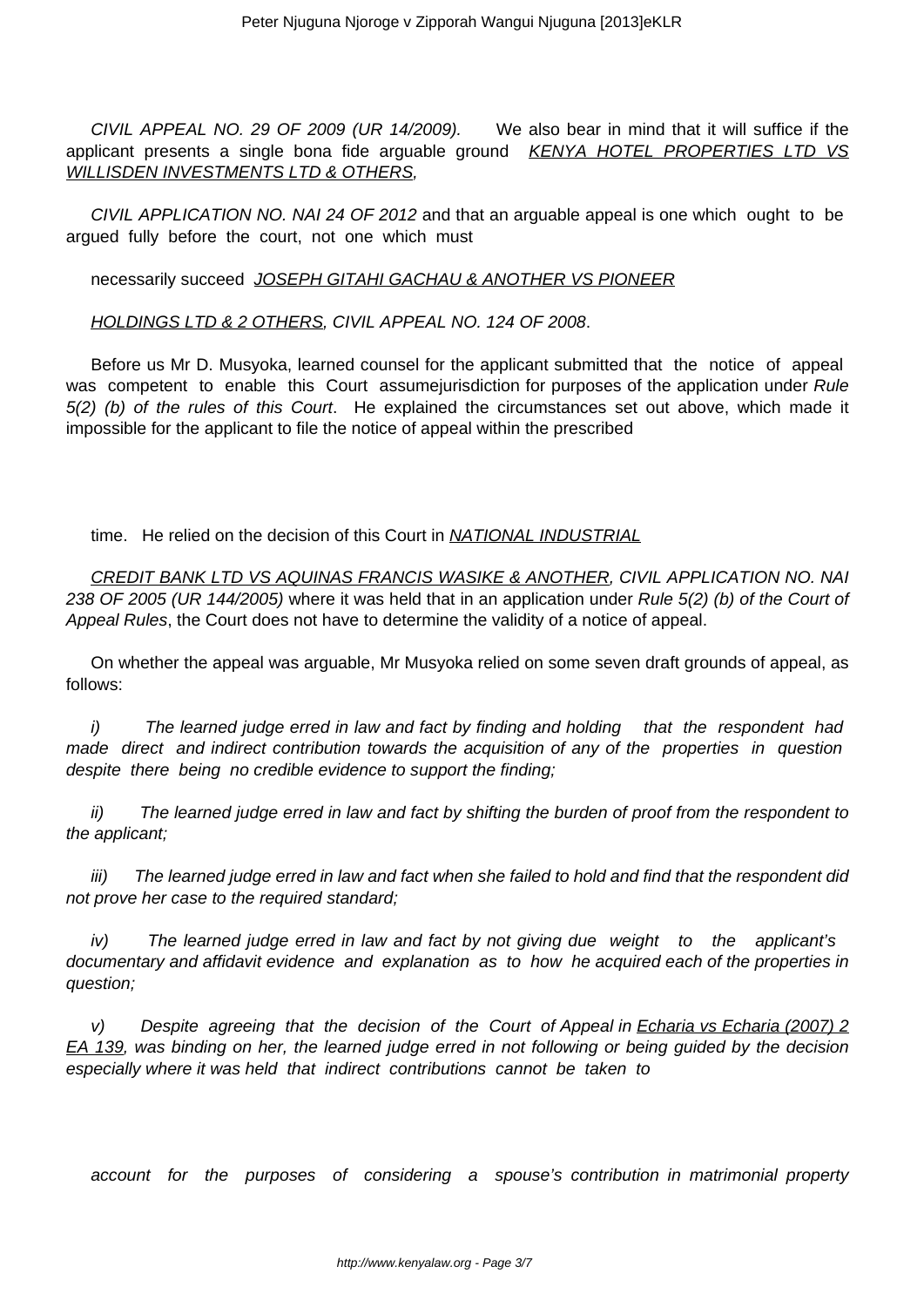#### disputes;

vi) The learned judge erred in law and fact by holding that the respondent was entitled to 50% of the properties registered in the name of the applicant without first determining how much the respondent had contributed towards the acquisition of the properties, whether directly or indirectly, vis-a-vis that of the appellant; and

vii) The learned judge erred in law in relying on the provisions of article 45(3) of the Constitution of Kenya

2010 and other international conventions which were not relevant to the dispute between the parties.

Learned counsel submitted that the applicant's appeal was arguable to the extent that there had been no authoritative pronouncement, since the promulgation of the Constitution of Kenya, 2010, that the decision of this

Court in *Echaria vs Echaria*, (supra), a decision of this Court, was no longer good law.

On whether the intended appeal would be rendered nugatory, Mr Musyoka submitted that the respondent had initiated steps for the transfer of portions of the properties to her name with the risk that she could dispose of the same thus rendering the intended appeal nugatory if it was ultimately successful.

Ms Judy Thongori, learned counsel for the respondent vigorously opposed the application contending that there was no competent application before the Court because to invoke the jurisdiction of this Court under Rule

 $5(2)$  (b) there had to be a valid or competent notice of appeal on record. In this

instance, Ms Thongori submitted, the judgment intended to be appealed was delivered on 28th September, 2012, and the purported notice of appeal was not filed within fourteen [14] days of the date of the judgment as required by the Court of Appeal Rules.

Learned counsel supported the judgment as sound because the properties in dispute were acquired during the marriage and that both the applicant and the respondent had been in formal employment as civil servants, earning money with which they bought the properties, in addition to taking development loans from the Settlement Fund Trustee, which they repaid jointly. Counsel further submitted that the intended appeal was not arguable

because *Echaria vs Echaria* could not override Art 45(3) and Art 2(6) of the Constitution. Ms Thongori also cited the recognition of the rights of a spouse under section 93(1) of the Land Registration Act, 2012 to support the judgment of the High Court.

On whether the appeal would be rendered nugatory if ultimately successful, counsel submitted that any property transferred to the respondent could be transferred back to the applicant if the court so ordered. In any event, she added, there was no evidence that the respondent intended to sell the property upon transfer of the same in her name.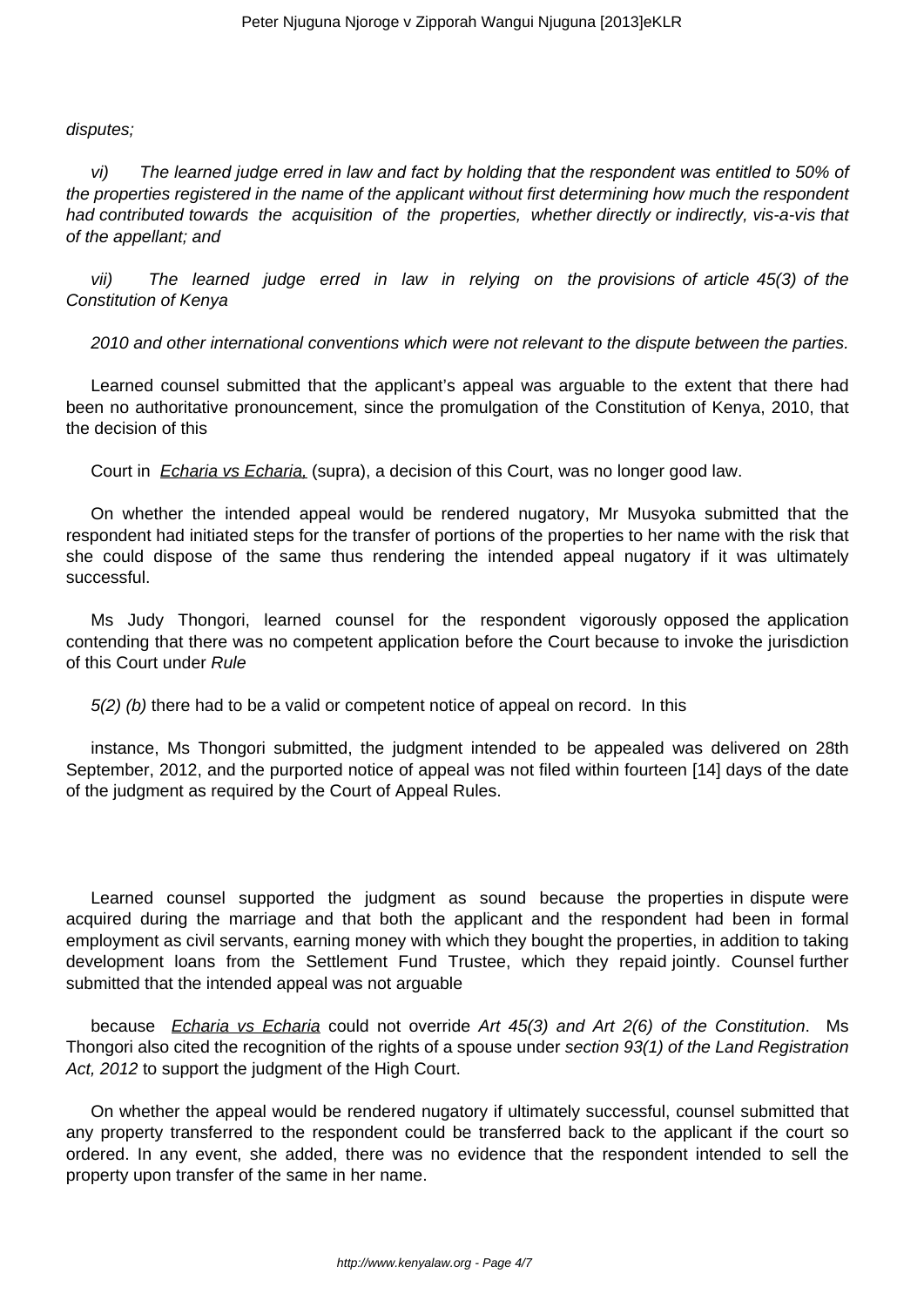We are conscious that at this stage we are not dealing with the merits of the intended appeal. In our opinion, the applicant's intended appeal is not frivolous and is an appeal that deserves to be heard by this Court on merit. It raises issues that merit consideration regarding the law on matrimonial

property as it existed before 2010 and the extent to which it has been modified by the Constitution of Kenya, 2010.

We have anxiously considered the respondent's objection that there is no valid notice of appeal on record. In our view, we must avoid making a determination on that issue because the rules of this Court expressly provide the parties with solutions, which they are yet to invoke. The first is that a party who contends that a notice of appeal on record is invalid has a clear remedy under the rules how to deal with that notice. The second is that a party who has lodged a notice of appeal that is alleged to be invalid has an option under the rules to take steps to regularize any irregularity. As of now, neither the applicant nor the respondent has availed themselves of the remedies at their disposal under the rules.

### In NATIONAL INDUSTRIAL CREDIT BANK LTD VS AQUINAS FRANCIS

WASIKE & ANOTHER (supra), this Court was confronted with an objection similar to that raised by the respondent on the validity of the notice of appeal. The Court expressed itself as follows:

"The applicant filed its notice of appeal against the said decision on 26th May, 2005; the Court accordingly has jurisdiction to hear and determine the motion for stay. Mr Ohagga, learned counsel for the respondents …tried to argue before us that the notice of appeal filed by the applicant is invalid and that, therefore the Court cannot grant the order of stay prayed for. We, however take note of the fact that no application has been made by the respondents for the striking out of the notice of appeal and as the Court has repeatedly pointed out Rule 5(2)(b) does not

provide that "…where a valid notice of appeal…"

the Rule simply provides that:

"In any civil proceedings, where a notice of appeal has been lodged in accordance with rule 74…"

Rule 74 itself does not talk about a valid notice of appeal. The validity or otherwise of a notice of appeal is to be determined in accordance with the provisions of Rule 80 under which a notice of appeal can be struck out. We do not see any reason for determining the validity or otherwise of a notice of appeal when an application under rule

5(2) (b) is being considered."

Turning to whether the intended appeal, if ultimately successful, will be rendered nugatory, in RELIANCE BANK LTD V NORLAKE INVESTMENTS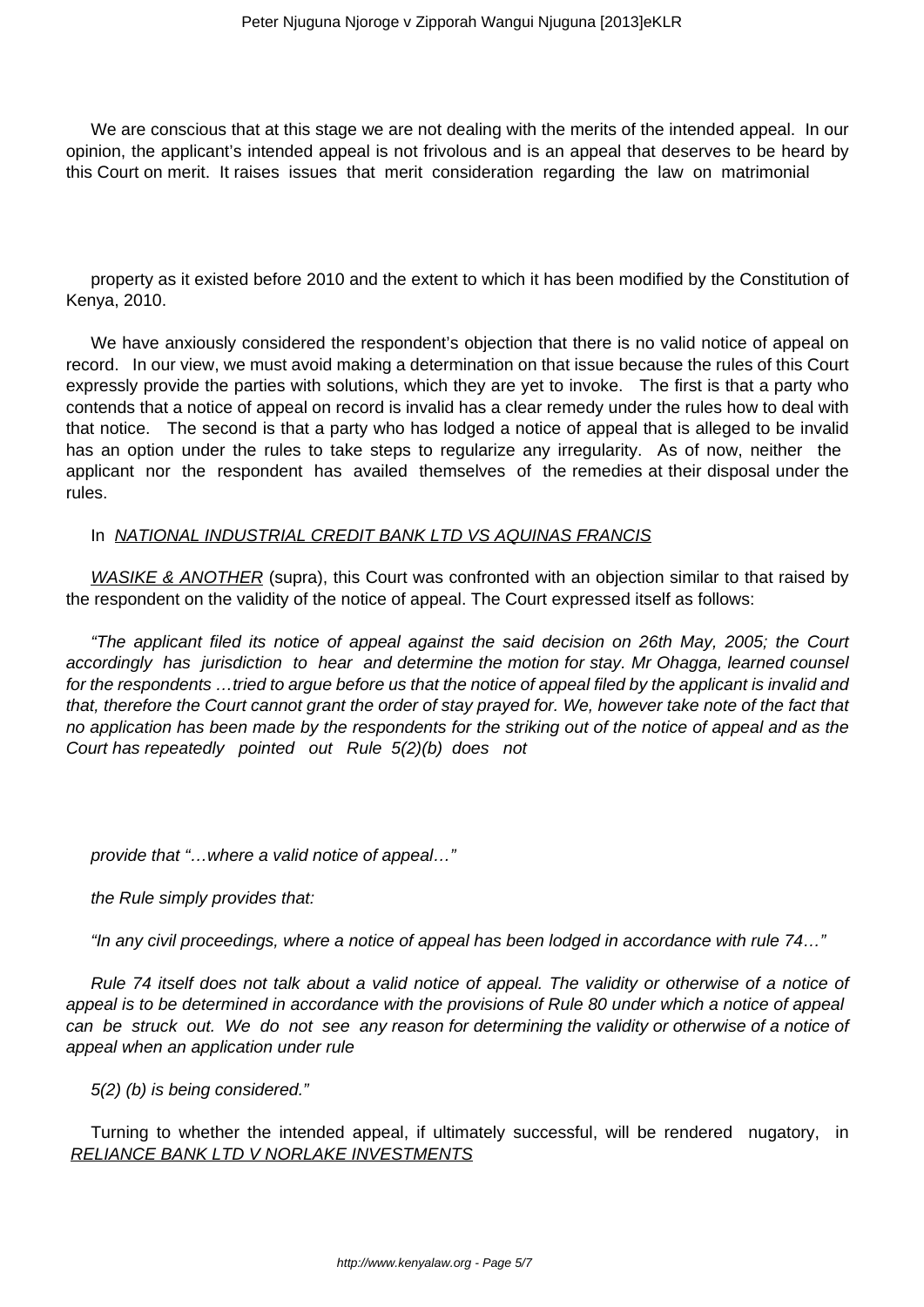LTD, (2002) 1 EA, 227, this Court stated that what may render a successful

appeal nugatory must be considered within the circumstances of each particular case. Considerations such as the expense and length of time it may take to reverse or recover what has changed hands pending the appeal are

relevant considerations. In *THE STANDARD BANK LIMITED VS G. N. KAGIA* 

T/A KAGIA & COMPANY ADVOCATES, CIVIL APPLICATION NO. NAI 193 OF

2003, it was stated:

"If the applicant's appeal ultimately succeeds, either wholly or partially, such success will not be totally effectual if the applicant will not easily recover the money it paid and if it has to institute other civil proceedings to recover the money. Such an eventuality should in the interest of justice be taken into account."

As in virtually every case, we are called upon to balance competing rights: on the one hand the rights of the respondent that have accrued from the judgment and on the other, the applicant's constitutional right to appeal that judgment. In an application under Rule 5(2) (b) of the rules of this Court, the Court has discretion to make orders on such terms as are just. The order that best commends itself to us to ensure that the interests of both parties in this appeal are safeguarded is to grant a stay of execution of the judgment dated 28th September, 2012 on terms that the applicant shall not transfer or part with possession of the properties, the subject of the intended appeal. In addition, the respondent shall continue to occupy and utilize parts of the suit properties that she is presently occupying and using without interference from the applicant. Costs of this application shall be in the intended appeal.

Dated and delivered at Nairobi this 15th day of November, 2013.

W. KARANJA

--------------------------

JUDGE OF APPEAL

P. O. KIAGE

---------------------------

JUDGE OF APPEAL

K. M'INOTI

---------------------------

JUDGE OF APPEAL